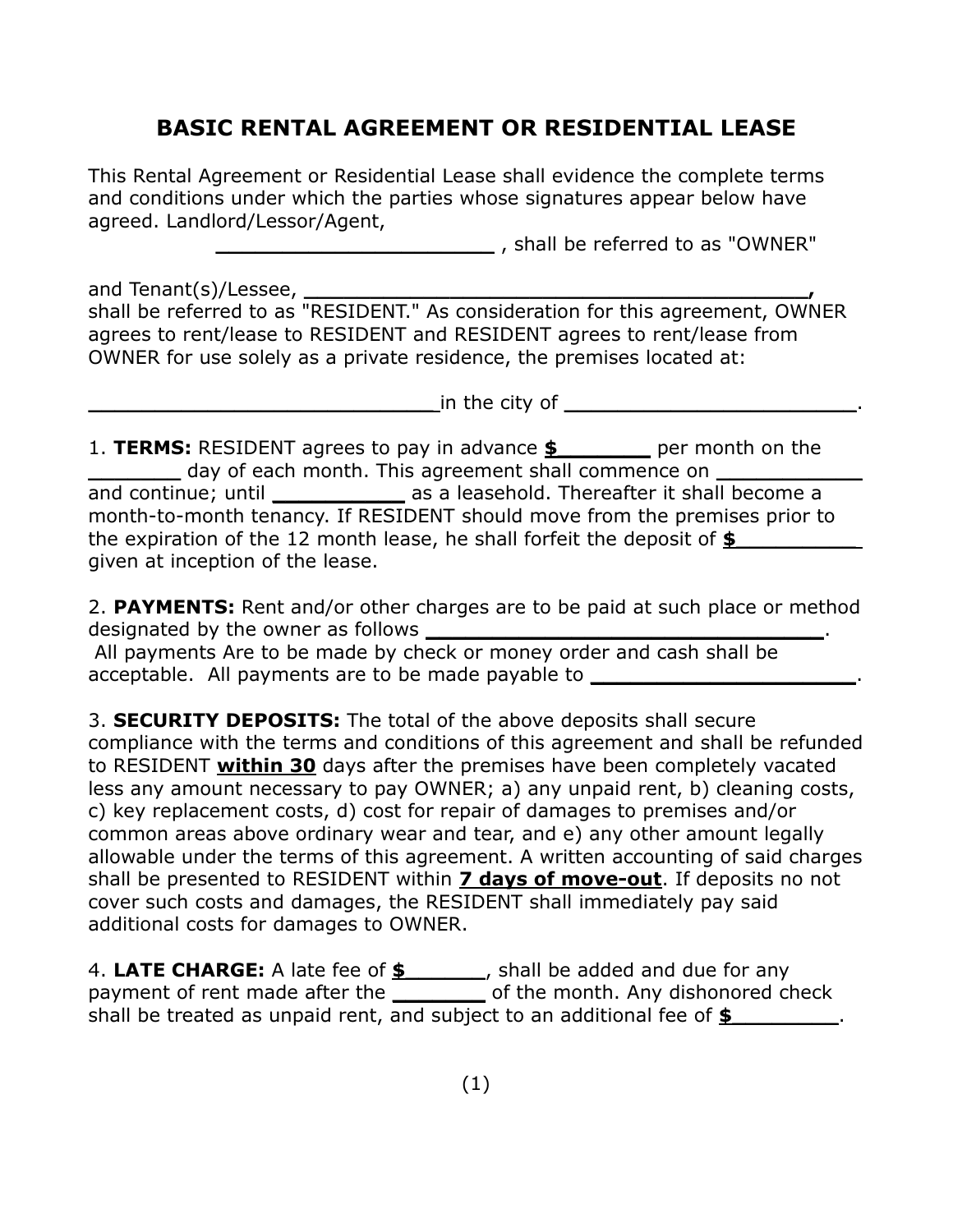5. **UTILITIES:** RESIDENT agrees to pay all utilities and/or services based upon occupancy of the premises except **\_\_\_\_\_\_\_\_\_\_\_\_\_\_\_\_\_\_\_\_\_\_\_\_\_\_\_\_\_\_**.

6. **OCCUPANTS:** Guest(s) staying over 15 days without the written consent of OWNER shall be considered a breach of this agreement. ONLY the following individuals and/or animals, AND NO OTHERS shall occupy the subject residence for more than 15 days unless the expressed written consent of OWNER obtained in advance.

7. **PETS:** No animal, fowl, fish, reptile, and/or pet of any kind shall be kept on or about the premises, for any amount of time, without obtaining the prior written consent and meeting the requirements of the OWNER. Such consent if granted, shall be revocable at OWNER'S option upon giving a 30 day written notice. In the event laws are passed or permission is granted to have a pet and/or animal of any kind, an additional deposit in the amount of **\$\_\_\_\_\_**shall be required along with the signing of OWNER'S Pet Agreement. RESIDENT also agrees to carry insurance deemed appropriate by OWNER to cover possible liability and damages that may be caused by such animals.

8. **LIQUID FILLED FURNISHINGS:** No liquid filled furniture, receptacle containing more than ten gallons of liquid is permitted without prior written consent and meeting the requirements of the OWNER. RESIDENT also agrees to carry insurance deemed appropriate by OWNER to cover possible losses that may be caused by such items.

9. **NOISE:** RESIDENT agrees not to cause or allow any noise or activity on the premises which might disturb the peace and quiet of another RESIDENT and/or neighbor. Said noise and/or activity shall be a breach of this agreement.

10. **DESTRUCTION OF PREMISES:** If the premises become totally or partially destroyed during the term of this Agreement so that RESIDENT'S use is seriously impaired, OWNER or RESIDENT may terminate this Agreement immediately upon three day written notice to the other.

11. **CONDITION OF PREMISES:** RESIDENT acknowledges that he has examined the premises and that said premises, all furnishings, fixtures, furniture, plumbing, heating, electrical facilities, all items listed on the attached property condition checklist, if any, and/or all other items provided by OWNER are all clean, and in good satisfactory condition except as may be indicated elsewhere in this Agreement. RESIDENT agrees to keep the premises and all items in good order and good condition and to immediately pay for costs to repair and/or replace any portion of the above damaged by RESIDENT, his guests and/or invitees, except as provided by law. At the termination of this Agreement, all of above items in this provision shall be returned to OWNER in clean and good condition except for reasonable wear and tear and the premises shall be free of all personal property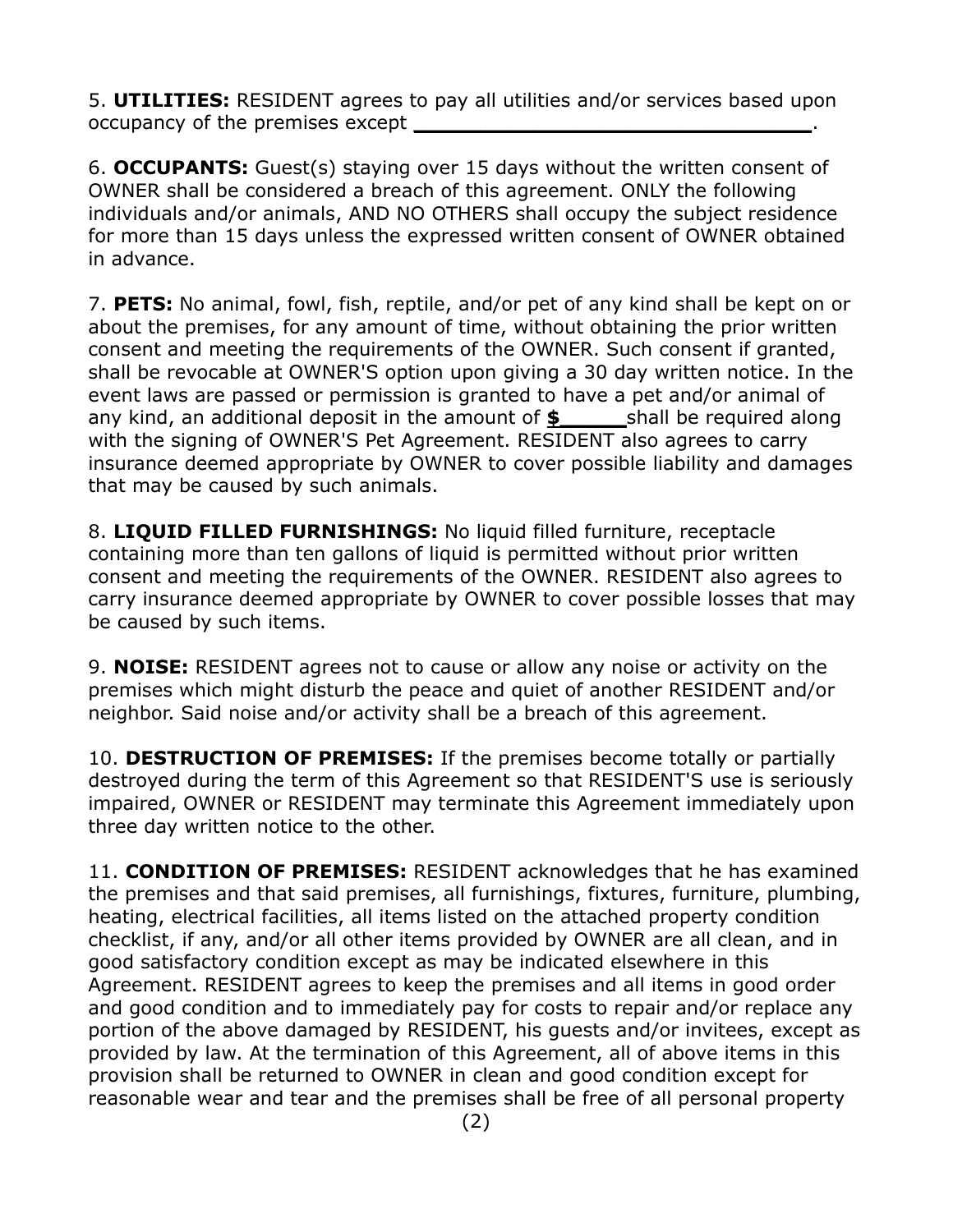and trash not belonging to OWNER. It is agreed that all dirt, holes, tears, burns, and stains of any size or amount in the carpets, drapes, walls, fixtures, and/or any other part of the premises, do not constitute reasonable wear and tear. have adopted a Non-smoking policy in order

to keep rent and maintenance costs down. **Smoking is NOT permitted inside the unit.** The presence of smoke damage at move out may forfeit deposit.

12. **ALTERATIONS:** RESIDENT shall not paint, wallpaper, alter or redecorate, change or install locks, install antenna or other equipment, screws, fastening devices, large nails, or adhesive materials, place signs, displays, or other exhibits, on or in any portion of the premises without the written consent of the OWNER except as may be provided by law.

13. **PROPERTY MAINTENANCE:** RESIDENT shall deposit all garbage and waste in a clean and sanitary manner into the proper receptacles and shall cooperate in keeping the garbage area neat and clean. RESIDENT shall be responsible for disposing of items of such size and nature as are not normally acceptable by the garbage hauler. RESIDENT shall be responsible for keeping the kitchen and bathroom drains free of things that may tend to cause clogging of the drains. RESIDENT shall pay for the cleaning out of any plumbing fixture that may need to be cleared of stoppage and for the expense or damage caused by stopping of waste pipes or overflow from bathtubs, wash basins, or sinks.

14. **HOUSE RULES:** RESIDENT shall comply with all house rules as stated on separate addendum, but which are deemed part of this rental agreement, and a violation of any of the house rules is considered a breach of this agreement.

15. **CHANGE OF TERMS:** The terms and conditions of this agreement are subject to future change by OWNER after the expiration of the agreed lease period upon 30-day written notice setting forth such change and delivered to RESIDENT. Any changes are subject to laws in existence at the time of the Notice of Change Of Terms.

16. **TERMINATION:** After expiration of the leasing period, this agreement is automatically renewed from month to month, but may be terminated by either party giving to the other a 30-day written notice of intention to terminate. Where laws require "just cause", such just cause shall be so stated on said notice. The premises shall be considered vacated only after all areas including storage areas are clear of all RESIDENT'S belongings, and keys and other property furnished for RESIDENT'S use are returned to OWNER. Should the RESIDENT hold over beyond the termination date or fail to vacate all possessions on or before the termination date, RESIDENT shall be liable for additional rent and damages which may include damages due to OWNER'S loss of prospective new renters.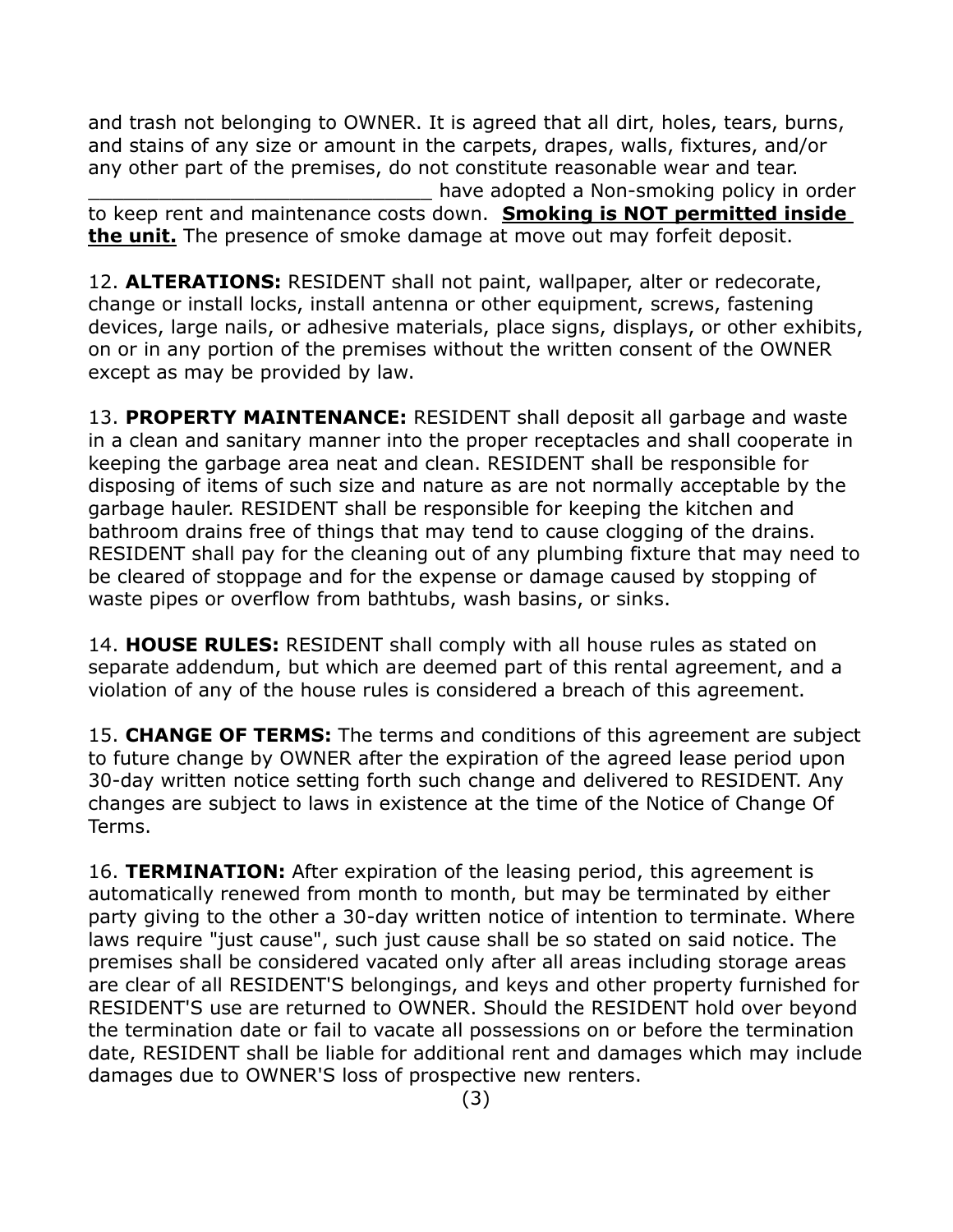17. **POSSESSION:** If OWNER is unable to deliver possession of the residence to RESIDENTS on the agreed date, because of the loss or destruction of the residence or because of the failure of the prior residents to vacate or for any other reason, the RESIDENT and/or OWNER may immediately cancel and terminate this agreement upon written notice to the other party at their last known address, whereupon neither party shall have liability to the other, and any sums paid under this Agreement shall be refunded in full. If neither party cancels, this Agreement shall be prorated and begin on the date of actual possession. BY SIGNING THIS RENTAL AGREEMENT, THE TENANT AGREES THAT UPON SURRENDER, ABANDONMENT, OR RECOVERY OF POSSESSION OF THE DWELLING UNIT DUE TO THE DEATH OF THE LAST REMAINING TENANT, AS PROVIDED BY CHAPTER 83, FLORIDA STATUTES, THE LANDLORD SHALL NOT BE LIABLE OR RESPONSIBLE FOR STORAGE OR DISPOSITION OF THE TENANT'S PERSONAL PROPERTY

18. **INSURANCE:** RESIDENT acknowledges that OWNERS insurance does not cover personal property damage caused by fire, theft, rain, war, acts of God, acts of others, and/or any other causes, nor shall OWNER be held liable for such losses. RESIDENT is hereby advised to obtain his own insurance policy to cover any personal losses.

19. **RIGHT OF ENTRY AND INSPECTION:** OWNER may enter, inspect, and/or repair the premises at any time in case of emergency or suspected abandonment. OWNER shall give 24 hours advance notice and may enter for the purpose of showing the premises during normal business hours to prospective renters, buyers, lenders, for smoke alarm inspections, and/or for normal inspections and repairs. OWNER is permitted to make all alterations, repairs and maintenance that in OWNER'S judgment is necessary to perform.

20. **ASSIGNMENT:** RESIDENT agrees not to transfer, assign or sublet the premises or any part thereof.

21. **PARTIAL INVALIDITY:** Nothing contained in this Agreement shall be construed as waiving any of the OWNER'S or RESIDENT'S rights under the law. If any part of this Agreement shall be inconflict with the law, that part shall be void to the extent that it is in conflict, but shall not invalidate this Agreement nor shall it affect the validity or enforceability of any other provision of this Agreement.

22. **NO WAIVER:** OWNER'S acceptance of rent with knowledge of any default by RESIDENT or waiver by OWNER of any breach of any term of this Agreement shall not constitute a waiver of subsequent breaches. Failure to require compliance or to exercise any right shall not be constituted as a waiver by OWNER of said term, condition, and/or right, and shall not affect the validity or enforceability of any provision of this Agreement.